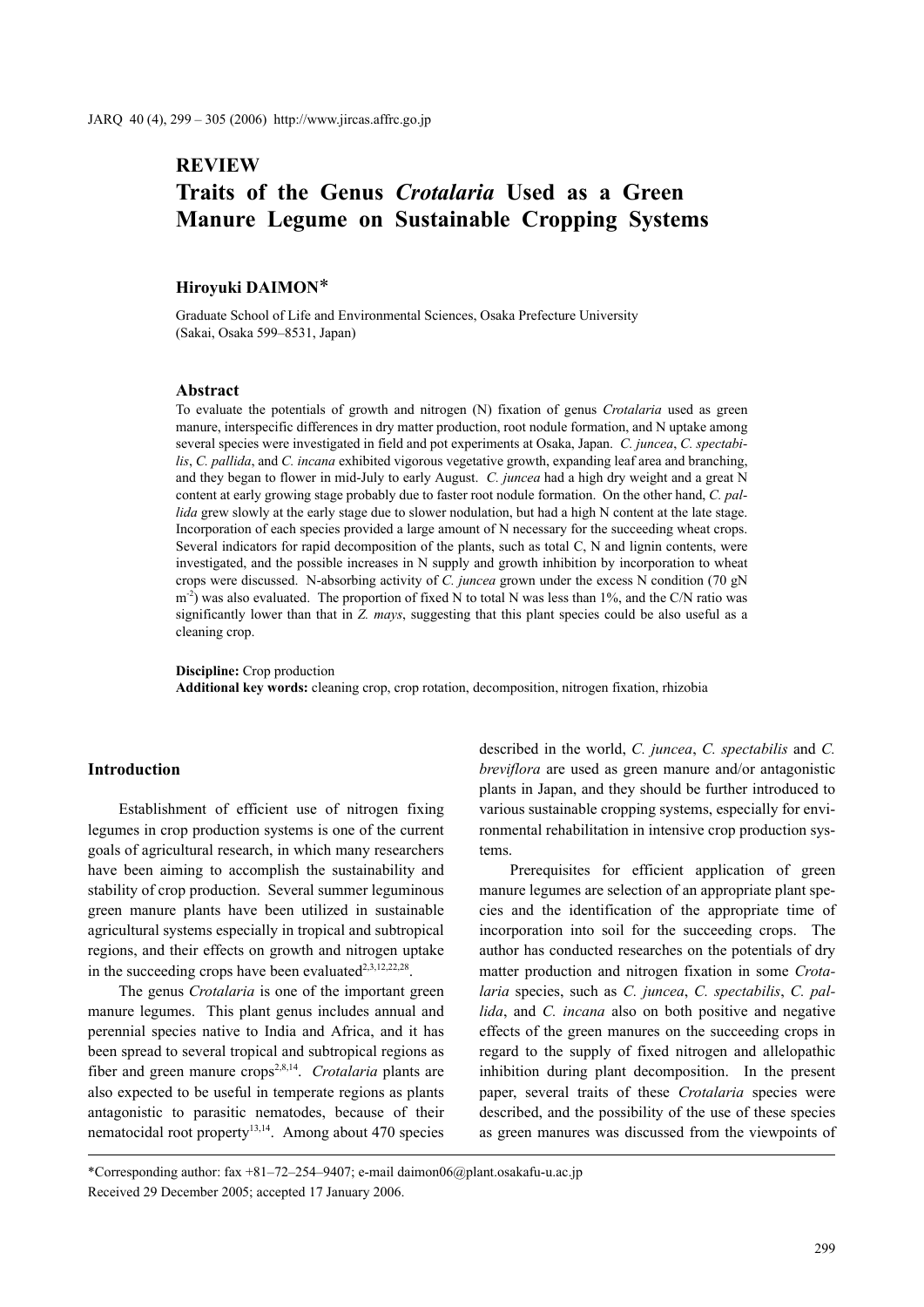low input and sustainable crop production systems.

# **Interspecific differences in growth and N fixation among** *Crotalaria* **species**

In order to apply the green manure plants efficiently under the various cropping systems, it is essential to evaluate several ecophysiological traits, such as dry matter production, earliness and nutrient-use efficiency of the plants. Especially in leguminous green manure plants, characteristics in relation to nitrogen fixation have to be investigated. We evaluated the interspecific difference in growth and root nodule formation among three *Crota*laria species, *C. juncea*, *C. spectabilis*, and *C. pallida*<sup>6</sup>.

The experiment was carried out on the Experiment Farm at Osaka Prefecture University in Sakai, Osaka, Japan. The soil on the farm was Gray Lowland soil with a pH  $(H<sub>2</sub>O)$  of 5.6, EC (Electric Conductivity) of 0.02 dS m-1, TN (Total Nitrogen) ratio of 0.06%, TC (Total Carbon) ratio of 0.50%, Truog-P of 57 mg kg<sup>-1</sup>, exchangeable K of 0.26 cmol kg<sup>-1</sup>, exchangeable Mg of 0.24 cmol kg<sup>-1</sup>, exchangeable Ca of  $0.77$  cmol kg $^{-1}$ , and CEC (Cation Exchange Capacity) of  $15.6$  cmol kg<sup>-1</sup>. Seeds of each species were sown on early May in 1992, and the plants were sampled at 40, 80, 120, and 160 days after sowing (DAS).

Seedlings of *C. juncea*, *C. spectabilis*, and *C. pallida* emerged at 3, 7, and 10 DAS, respectively. Each species had numerous yellow flowers at anthesis begun on mid-July to early August. The pods were produced at the end of September in all the species. Changes in plant height and diameter of the main stem are shown in Table 1. When *Crotalaria* species is grown for green manure, stem diameter may be an important factor for the incorporation into soil. The diameter of the main stem at 5 cm height in *C. pallida* was significantly thicker than that for two other species, and it was actually difficult for *C. pal-* *lida* to be harvested at the ground level by a sickle. On the other hand, this plant species continuously produced new leaves, and the foliage was dark green in color even at 160 DAS, when *C. juncea* and *C. spectabilis* showed drastic defoliation. *C. juncea* had a high dry weight and a great nitrogen content at early growing stage probably due to faster root branching and nodulation (Fig. 1). On the other hand, *C. pallida* grew slowly at the early stage due to slower root nodule formation, but had a high nitrogen content at the late stage.

We also examined the changes in growth and nitrogen content in *C. pallida* and *C. incana*25. This experiment was also carried out on the Experiment Farm at Osaka Prefecture University. Seeds of each species were sown in a seeding box on early May in 2001, and the seedlings were transplanted to each plot of the field at 18 DAS. Tops of the plants were sampled at 56, 87, and 120 DAS.

There was a difference in the growth rate between the two species. The length and diameter of the main stems of *C. pallida* were greater than those of *C. incana* throughout the growing period. On the contrary, the number of nodes on the main stem was larger in *C. incana* than in *C. pallida* from the early growing stage, which showed that the leaf emergence rate was higher in the former. At each sampling date, the dry weight and total nitrogen content of *C. pallida* were significantly higher than those of *C. incana*. A marked increase in dry weight and total nitrogen content was obtained from 56 to 87 days after transplanting (DAT) in *C. pallida*, and from 87 to 120 DAT in *C. incana*. The top dry weight ranged from 0.3 to 1.8 kg  $m<sup>2</sup>$  at 87 and 120 DAT, the possible time of incorporation into soil, respectively, and the nitrogen yield ranged from 8.6 to 40.0 g  $\text{m}^2$  at that time.

The differences in the dry matter and nitrogen accumulation between *C. pallida* and *C. incana* could be attributed to the difference in the potential biomass pro-

|                                  | Days after sowing | C. juncea | C. spectabilis | C. pallida | $LSD (P = 0.05)$ |
|----------------------------------|-------------------|-----------|----------------|------------|------------------|
| Plant height (cm)                | 40                | 47.5      | 16.2           | 16.1       | 2.1              |
|                                  | 80                | 166.3     | 79.1           | 81.3       | 8.8              |
|                                  | 120               | 213.3     | 148.7          | 148.3      | 18.7             |
|                                  | 160               | 235.8     | 150.9          | 171.4      | 16.2             |
| Stem diameter <sup>a)</sup> (mm) | 40                | 3.2       | 2.3            | 2.2        | 0.4              |
|                                  | 80                | 9.8       | 7.9            | 6.9        | 1.4              |
|                                  | 120               | 10.2      | 9.3            | 11.9       | 1.8              |
|                                  | 160               | 10.9      | 10.4           | 14.1       | 2.3              |

**Table 1. Changes in plant height and diameter of the main stem in the three** *Crotalaria* **species grown in the experimental field**

a): Measured at 5 cm height. (From Daimon et al., 1995)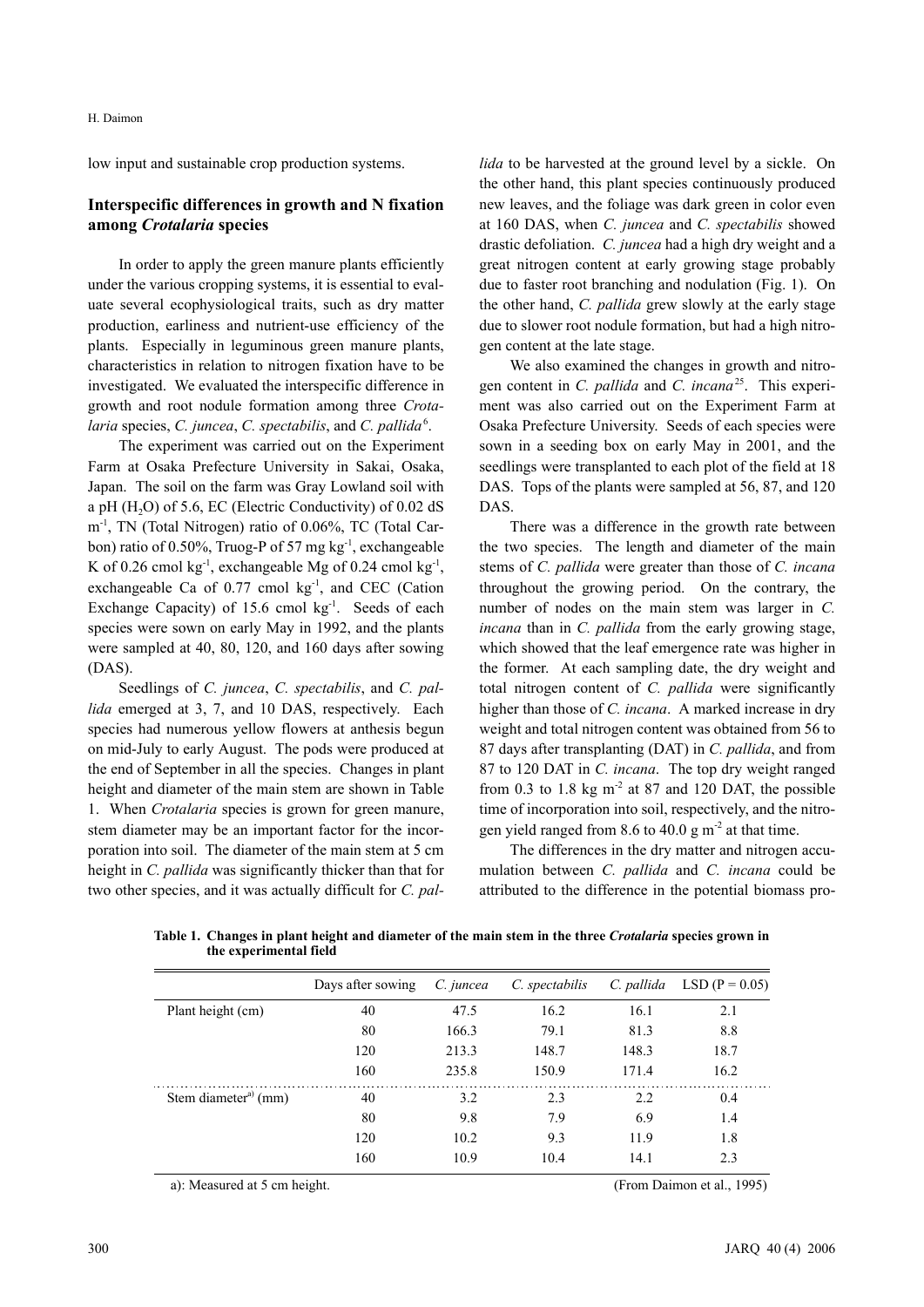

**Fig. 1. The profiles of root systems of** *C. juncea* **(A),** *C. spectabilis* **(B), and** *C. pallida* **(C) grown under root box conditions at 20 (left) and 35 (right) days after sowing**

> Arrows indicate root nodules in each species. (From Daimon et al., 1995)

ductivity and nitrogen fixing ability, but also to the difference in the defoliation rate of lower leaves due to different duration of vegetative growth. In *C. incana*, lower leaves defoliated continuously with emerging new leaves at the upper nodes after mid-August. In *C. pallida*, on the other hand, foliage was dark green even in late-September. Thus, *C. pallida* used as green manure may provide a larger amount of nitrogen to the succeeding crops than *C. incana*. However, it should be noted that the reduced dry matter production in *C. incana* is not necessarily undesirable as a green manure crop, because the defoliated biomass might contribute to the initial growth of the succeeding crop. Based on the pattern of defoliation, a suitable relay cropping pattern should be also examined.

### **Chemical properties of the green manure**

The amount of nitrogen released from green manures incorporated into soil varies with the chemical properties of the plants. There are many reports showing that not only the C/N ratio of the incorporated plants but also other parameters, such as contents of lignin<sup>23,27</sup> and polyphenols<sup>15,20</sup>, ratio of lignin to total N, ratio of polyphenols to total N, and ratio of (lignin  $+$  polyphenols) to total  $N^{4,26}$ , are determinants of green manure quality regarding the nitrogen release after incorporation. Plants with high ratios of these parameters are usually considered to decompose more slowly than those with low ratios.

We also investigated the changes in ratios of C/N and L (lignin)/N of *C. incana* and *C. pallida* grown in the field experiment described above. The C/N ratio of the plant tops in *C. pallida* was slightly lower than that in *C. incana* at 56 DAT, but was slightly higher than that of *C. incana* at 120 DAT (Table 2). The C/N ratio of leaves gradually decreased from 56 to 120 DAT, but that of stems markedly increased throughout the growth period

**Table 2. Changes in C/N ratios of leaves and stems in the two** *Crotalaria* **species grown in the experimental field**

| Plant species | Leaf   |        | <b>Stem</b> |        |        | Top     |        |        |         |
|---------------|--------|--------|-------------|--------|--------|---------|--------|--------|---------|
|               | 56DAT  | 87DAT  | 120DAT      | 56 DAT | 87 DAT | 120 DAT | 56 DAT | 87 DAT | 120 DAT |
| C. pallida    | 10.1   | 8.8    | 8.7         | 23.0   | 38.4   | 49.2    | 13.0   | 16.5   | 22.1    |
| C. incana     | 12.3   | 10.0   | 8.9         | 28.8   | 37.1   | 40.0    | 15.4   | 16.4   | 20.4    |
| t-test        | $\ast$ | $\ast$ | <b>NS</b>   | *      | NS     | $\ast$  | $\ast$ | NS     | $\ast$  |

∗: Significant difference at 5% level. NS: Not significant. (From Uratani et al., 2004)

DAT: Days after transplanting.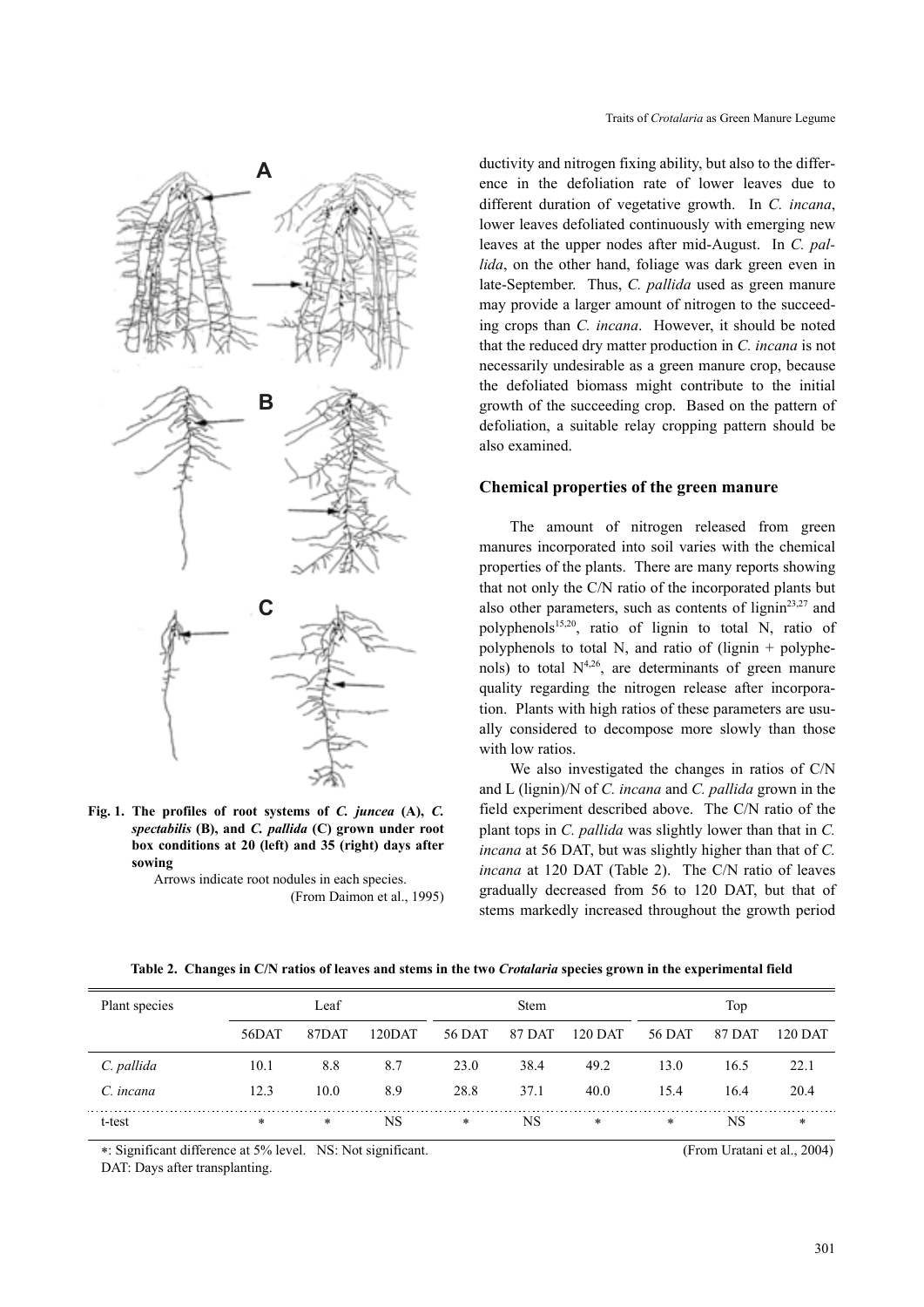in both species. The lignin contents of leaves and stems in *C. pallida* were significantly higher than those in *C. incana* at 87 and 120 DAT (Table 3). The L/N ratio of the plant tops increased from 87 to 120 DAT in both species, and was significantly higher in *C. pallida* than in *C. incana*. On the other hand, there was no difference in the L/N ratio of leaves between 87 and 120 DAT. Although there was a difference between the two species in the C/N ratio of the tops at 120 DAT, this may not be critical for nitrogen mineralization capacity after incorporation into soil, because green manures with a C/N ratio of lower than 25 are known to decompose rapidly<sup>1,23</sup>. The difference between the two species in either lignin content or L/N ratio of tops was similar to that in C/N ratio. These values might also not be critical for nitrogen release according to the findings by Vityakon et al.<sup>26</sup>, who showed that nitrogen mineralization from residues of *Arachis* and *Sesbania* was not reduced even when the lignin content reached 9.9–11.1%, or L/N ratio 5.7–7.4. Some other factors such as polyphenols, cellulose and hemicellulose, which influence the rate of decomposition, should be analyzed with variation of the developmental stages.

# **Positive and negative effects of green manures on the succeeding crops**

We have evaluated the effect of some leguminous crops such as *Crotalaria*, *Sesbania* and forage legumes on the succeeding crops such as wheat, corn and spinach<sup>5,7,17,18,25,29</sup>. In the case of *C. juncea*, *C. spectabilis*, *C. pallida*, and *C. incana*, the incorporation of each species provided a large amount of nitrogen necessary for the succeeding wheat crop. Regarding the contribution of fixed-nitrogen to the wheat crop, we calculated the percentage of nitrogen contribution from green manure (Table 4). The percentage recovery of nitrogen in the wheat crop ranged from 8 to 22%, and these values might be not necessarily low.

On the other hand, some reports indicated that growth inhibition of the succeeding crops by green manure and/or surface plant residues due to releasing allelopathic compounds during plant decomposition might occur in different cropping systems $9,10,21$ . We also found inhibitory effects on root growth of the succeeding crop grown after incorporation of *Crotalaria* plants7,16,18,25,29. In order to clarify these inhibitory effects,

|                        | Plant species | Leaf          |                | <b>Stem</b>   |                | Top           |                |
|------------------------|---------------|---------------|----------------|---------------|----------------|---------------|----------------|
|                        |               | <b>87 DAT</b> | <b>120 DAT</b> | <b>87 DAT</b> | <b>120 DAT</b> | <b>87 DAT</b> | <b>120 DAT</b> |
| Lignin content $(\% )$ | C. pallida    | 7.9           | 7.5            | 11.8          | 14.7           | 10.3          | 12.9           |
|                        | C. incana     | 5.3           | 5.5            | 10.6          | 13.2           | 8.1           | 11.1           |
|                        | t-test        | $\ast$        | $*$            | $*$           | $*$            | $\ast$        | $\ast$         |
| $L/N$ ratio            | C. pallida    | 1.5           | 1.4            | 10.2          | 15.4           | 3.8           | 6.1            |
|                        | C. incana     | 1.3           | 1.1            | 9.5           | 11.7           | 3.2           | 5.0            |
|                        | t-test        | $\ast$        | $\star$        | <b>NS</b>     | $\ast$         | $\ast$        | $\ast$         |

**Table 3***.* **Changes in lignin content and L/N ratio of leaves and stems in the two** *Crotalaria* **species grown in the experimental field**

∗: Significant difference at 5% level. NS: Not significant. DAT: Days after transplanting.

|  | (From Uratani et al., 2004) |  |
|--|-----------------------------|--|
|  |                             |  |

**Table 4. Contribution of nitrogen accumulated by** *Crotalaria* **species to nitrogen uptake of the succeeding wheat plant**

| Plant species | <b>Experiment</b> condition | Total N of<br>Crotalaria plant | Total N of<br>wheat plant   | Percentage of N<br>contribution from<br>green manure $(\% )$ | Reference                    |
|---------------|-----------------------------|--------------------------------|-----------------------------|--------------------------------------------------------------|------------------------------|
| C. juncea     | Field                       | $20.3 \text{ gm}^{-2}$         | $3.6 \text{ gm}^{-2}$       | 9.4                                                          | Yano et al. $29$             |
| C. juncea     | Wagner pot $(1/5,000a)$     | 550 mg plant <sup>-1</sup>     | 54 mg plant <sup>-1</sup>   | 9.8                                                          | Ohdan & Daimon <sup>17</sup> |
| C. pallida    | Wagner pot $(1/5,000a)$     | 490 mg plant <sup>-1</sup>     | 106 mg plant <sup>-1</sup>  | 21.6                                                         | Ohdan & Daimon <sup>17</sup> |
| C. pallida    | Small pot <sup>a)</sup>     | 78.6 mg plant <sup>-1</sup>    | $6.2 \text{ mg plant}^{-1}$ | 7.9                                                          | Uratani et al. $25$          |
| C. incana     | Small pot <sup>a)</sup>     | 92.3 mg plant <sup>-1</sup>    | 9.3 mg plant <sup>-1</sup>  | 10.1                                                         | Uratani et al. $25$          |

a): Vinyl pot (10 cm diameter and 13 cm depth).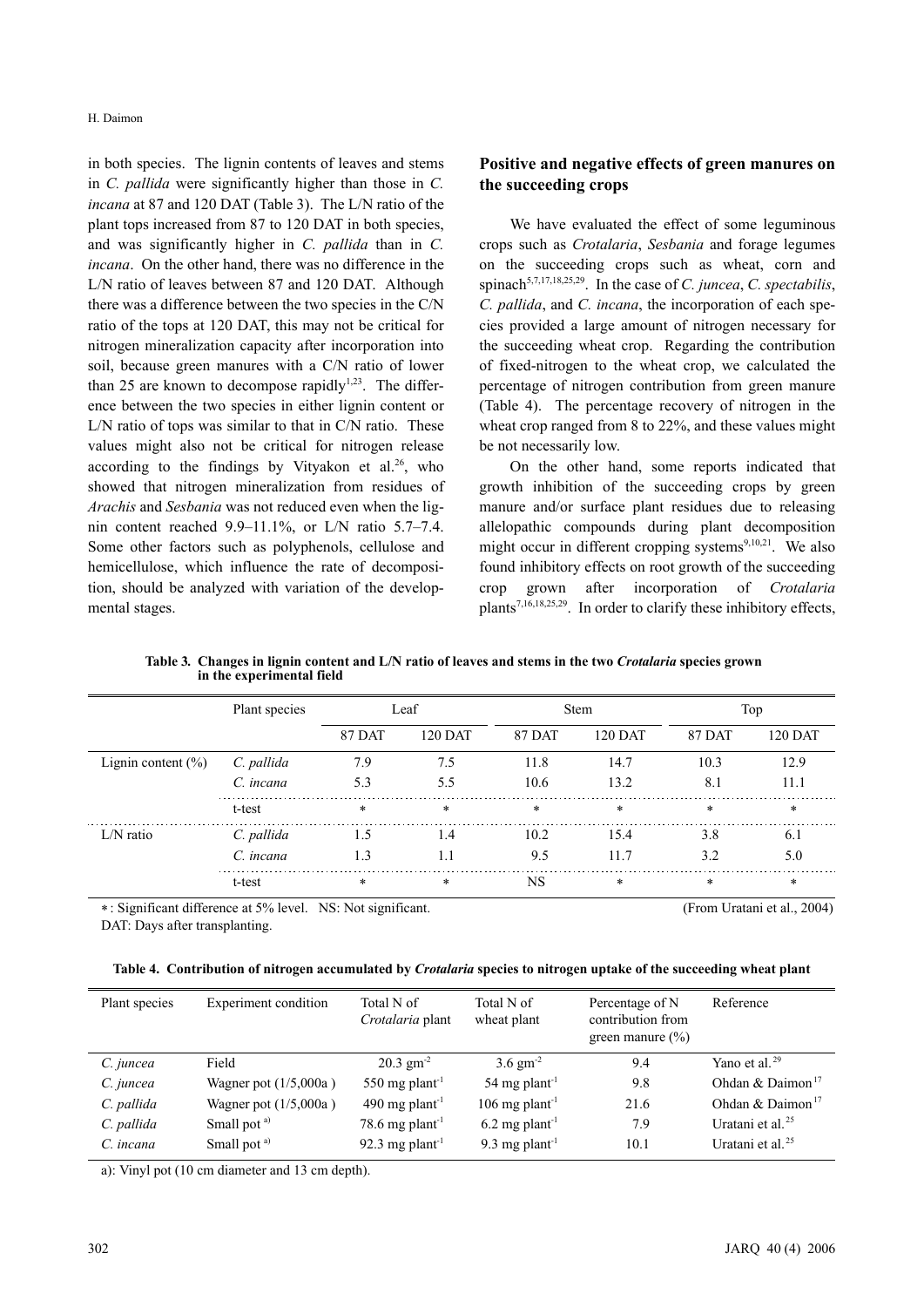we examined the effect of the incorporated materials on the root growth of wheat plants by using the growth pouch culture technique.

Aqueous extracts were prepared from fresh leaves and stems of six *Crotalaria* species, *C. brevidens*, *C. juncea*, *C. lanceolata*, *C. pallida*, *C. sessiliflora*, and *C. spectabilis*, and they were put into seed pack growth pouches. Three-day-old seedlings of wheat were transferred to the pouches, and the growth was investigated after 21 days of culture<sup>16</sup>. Application of the extract remarkably depressed the top dry weight and the length of the longest root of wheat. Based on the control, the length was suppressed by 24% with 10 g of stem to 55% with 20 g of leaf.

We also evaluated the inhibitory effect of the incorporated materials of *C. spectabilis*, which had been sown at different seeding rates in the field<sup>7</sup>. Seeds of *C. spectabilis* were sown at the seeding rates of 1 (LD), 5 (MD), and 10 (HD)  $g \text{ m}^{-2}$ . The plants were harvested and then used as materials for aqueous extracts in a growth pouch experiment. Application of the extract prepared from HD plants depressed the dry weights of top and root, and total root length with each application of leaf and stem (Table 5). The significant differences in dry weight and total

**Table 5***.* **Effect of aqueous extracts of leaves and stems of** *C. spectabilis* **grown under different seeding rates on the dry weight and total root length of wheat plants cultured under growth pouch conditions at 20 days after transfer**

| Plant part  | Treatment | Dry weight (mg) |      |             | Total root length (cm) |
|-------------|-----------|-----------------|------|-------------|------------------------|
|             |           | Top             | Root | Whole plant |                        |
| Leaf        | Low       | 24              | 23   | 47          | 130                    |
|             | Medium    | 23              | 23   | 46          | 98                     |
|             | High      | 20              | 21   | 41          | 85                     |
| <b>Stem</b> | Low       | 25              | 28   | 53          | 136                    |
|             | Medium    | 25              | 28   | 53          | 132                    |
|             | High      | 21              | 23   | 44          | 115                    |

*C. spectabilis* was grown at low (1 gm<sup>-2</sup>), medium (5 gm<sup>-2</sup>) and high (10 gm<sup>-2</sup>) seeding rates and then extracted. (From Daimon & Kotoura, 2000)



**Fig. 2. Changes in nitrogen content derived from fixed-N (dffix), fertilizer-N (dffer), and soil-N (dfsoil) in** *C. juncea* **and** *Zea mays* **grown under different N application rates** N3: Applied N at 3 gm<sup>-2</sup>. N70: Applied N at 70 gm<sup>-2</sup>.

Values represent the C/N ratios of whole plant.

: N dffix,  $\boxed{\odot}$ : N dffer,  $\boxed{\searrow}$ : N dfsoil. (From Ohdan & Daimon, 1999)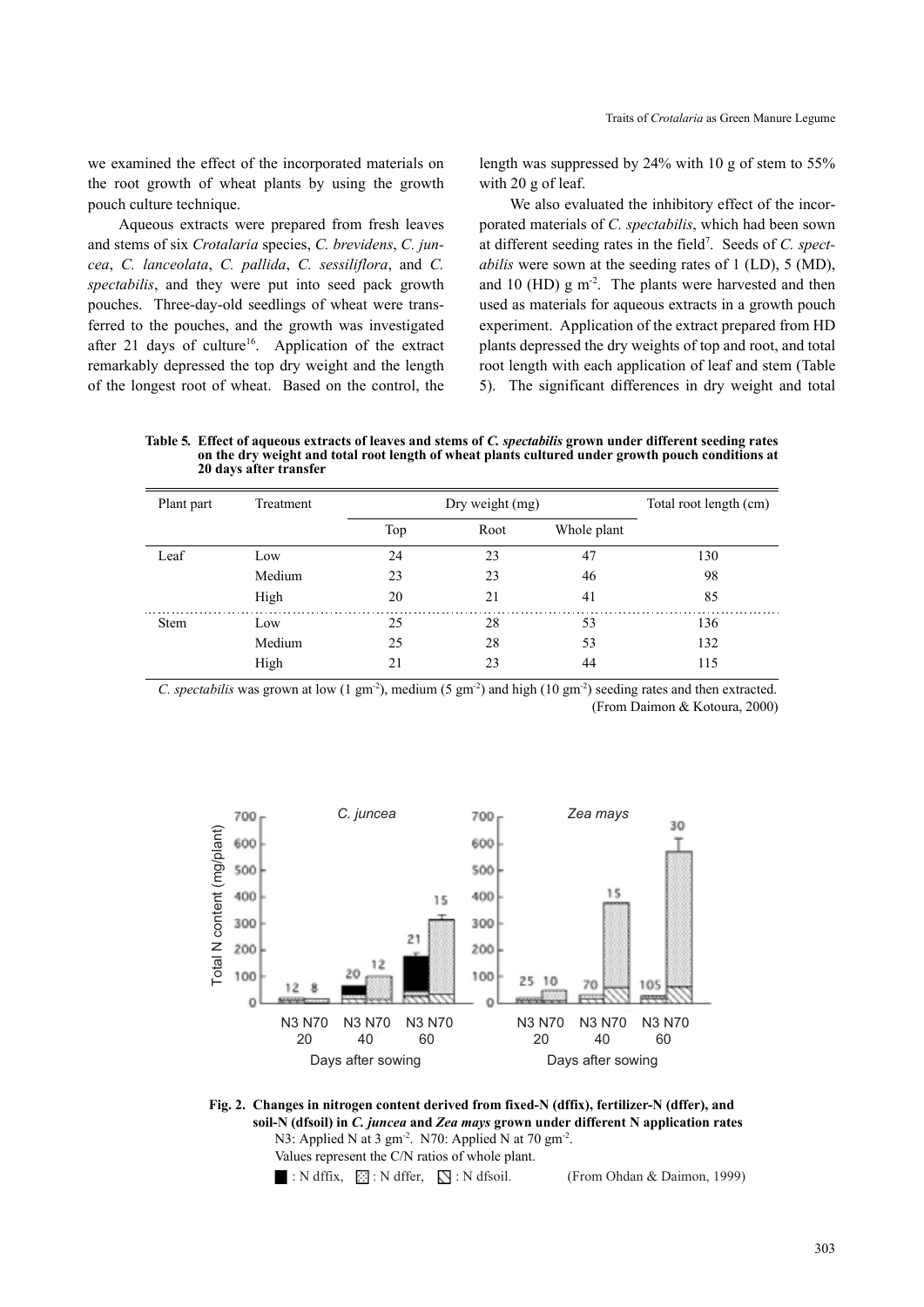### H. Daimon

root length between the two plant parts indicated that leaf extract more severely inhibited the growth than stem extract.

Many crops could be affected by allelopathic compounds such as phenolic acids, alkaloids, fatty acids, and flavonoids produced by associated plants and the residues through their decomposition<sup> $11,24$ </sup>. *C. spectabilis*, which has been reported to produce the toxic substance to livestock and nematode, pyrolozidine alkaloid "monocrotaline"<sup>13,14</sup>, may also release phytotoxic substances to influence the crop growth. Those toxic substances and their qualitative and quantitative variations with the growth phases should be identified.

### **Nitrogen recovering ability as a cleaning crop**

Since symbiotic nitrogen fixation in legumes associated with rhizobia is inhibited by nitrate nitrogen applied to the soil, the potential of absorbing nitrogen by *Crotalaria* plants showing vigorous root growth due to higher photosynthetic activity could alleviate nitrate-accumulated soils.

Nitrogen-absorbing activity of *C. juncea* grown in nitrogen-accumulated soil was compared with *Zea mays* in an experiment conducted with containers filled with volcanic ash soil<sup>19</sup>. Under the excess nitrogen condition (70 gN m-2), total nitrogen content in the tops of *C. juncea* at 60 DAS was 55% of that in *Z. mays* (Fig. 2). In *C. juncea* grown under the excess nitrogen conditions, however, the proportion of fixed nitrogen to total nitrogen was less than 1% and nodulation was negligible, and the C/N ratio was significantly lower than that in *Z. mays*, suggesting that this plant species could be useful as a cleaning crop to accumulated-nitrogen, and then it would be used as faster decomposing organic matter.

# **Conclusion**

Nitrogen cycling is one of the most important factors for a sustainable crop production system. Among various green manure legumes, *Crotalaria* has been recently evaluated as an important legume for the low input cropping system in Japan. To exploit the potentials of higher dry matter production, nitrogen fixation and nutrient recovery of this exotic green manure legume, genus *Crotalaria*, in sustainable agricultural systems, it is necessary to more effectively introduce them to each cropping system. Understanding the sequestration and recycling of C, N, P, and other nutrients derived from green manures is required to enable this plant genus to be used as an appropriate member even in the field management practices of an intensive agriculture system.

### **References**

- 1. Allison, F. E. (1966) The fate of nitrogen applied to soils. *Adv. Agron*., **18**, 219–258.
- 2. Becker, M. & Johnson, D. E. (1999) The role of legume fallows in intensified upland rice-based systems of West Africa. *Nutr. Cycl. Agroecosys*., **53**, 71–81.
- 3. Boddey, R. M. et al. (1997) The contribution of biological nitrogen fixation for sustainable agricultural systems in the tropics. *Soil Biol. Biochem*., **29**, 787–799.
- 4. Clément, A., Ladha, J. K. & Chalifour, F. -P. (1998) Nitrogen dynamics of various green manure species and the relationship to lowland rice production. *Agron. J*., **90**, 149–154.
- 5. Daimon, H. & Chujo, H. (1986) Plant growth and fate of nitrogen in mixed cropping, intercropping and crop rotation. IV. Residual effect of some legumes on nitrogen content of succeeding crops. *Nihon sakumotsu gakkai kiji* (*Jpn. J. Crop Sci.*), **55**, 299–305 [In Japanese with English summary].
- 6. Daimon, H. et al. (1995) Interspecific differences in growth and nitrogen uptake among *Crotalaria* species. *Jpn. J. Crop Sci.*, **64**, 115–120.
- 7. Daimon, H. & Kotoura, S. (2000) Incorporation of *Crotalaria spectabilis* grown at a high seeding rate inhibits the growth of the succeeding wheat crop. *J. Agron. Crop Sci.*, **185**, 137–144.
- 8. Fischler, M., Wortmann, C. S. & Feil, B. (1999) *Crotalaria* (*C. ochroleuca* G. Don) as a green manure in maizebean cropping systems in Uganda. *Field Crops Res.*, **61**, 97–107.
- 9. Hegde, R. S. & Miller, D. A. (1990) Allelopathy and autotoxicity in alfalfa: Characterization and effects of preceding crops and residue incorporation. *Crop Sci.*, **30**, 1255–1259.
- 10. Kluson, R. A. (1995) Intercropping allelopathic crops with nitrogen-fixing legume crops. *In* Allelopathy: Organisms, processes, and applications, eds. Inderjit, Dakshini, K. K. M. & Einhellig, F. A., American Chemical Society, Washington, D.C., 184–192.
- 11. Kushima, M. et al. (1998) An allelopathic substance exuded from germinating watermelon seeds. *Plant Growth Reg.*, **25**, 1–4.
- 12. Ladha, J. K. et al. (1996) Legume productivity and soil nitrogen dynamics in lowland rice-based cropping systems. *Soil Sci. Soc. Am. J.*, **60**, 183–192.
- 13. Lafranconi, W. M. & Huxtable, R. J. (1984) Hepatic metabolism and pulmonary toxicity of monocrotaline using isolated perfused liver and lung. *Biochem. Pharmacol.*, **33**, 2479–2484.
- 14. Martin, J. H., Leonard, W. H. & Stamp, D. L. (1976) Legumes. *In* Principles of field crop production, Macmillan Publishing, New York, 621–788.
- 15. Oglesby, K. A. & Fownes, J. H. (1992) Effects of chemical composition on nitrogen mineralization from green manures of seven tropical leguminous trees. *Plant Soil*, **143**, 127–132.
- 16. Ohdan, H., Daimon, H. & Mimoto, H. (1995) Evaluation of allelopathy in *Crotalaria* by using a seed pack growth pouch. *Jpn. J. Crop Sci.*, **64**, 644–649.
- 17. Ohdan, H. & Daimon, H. (1998) Evaluation of amount of